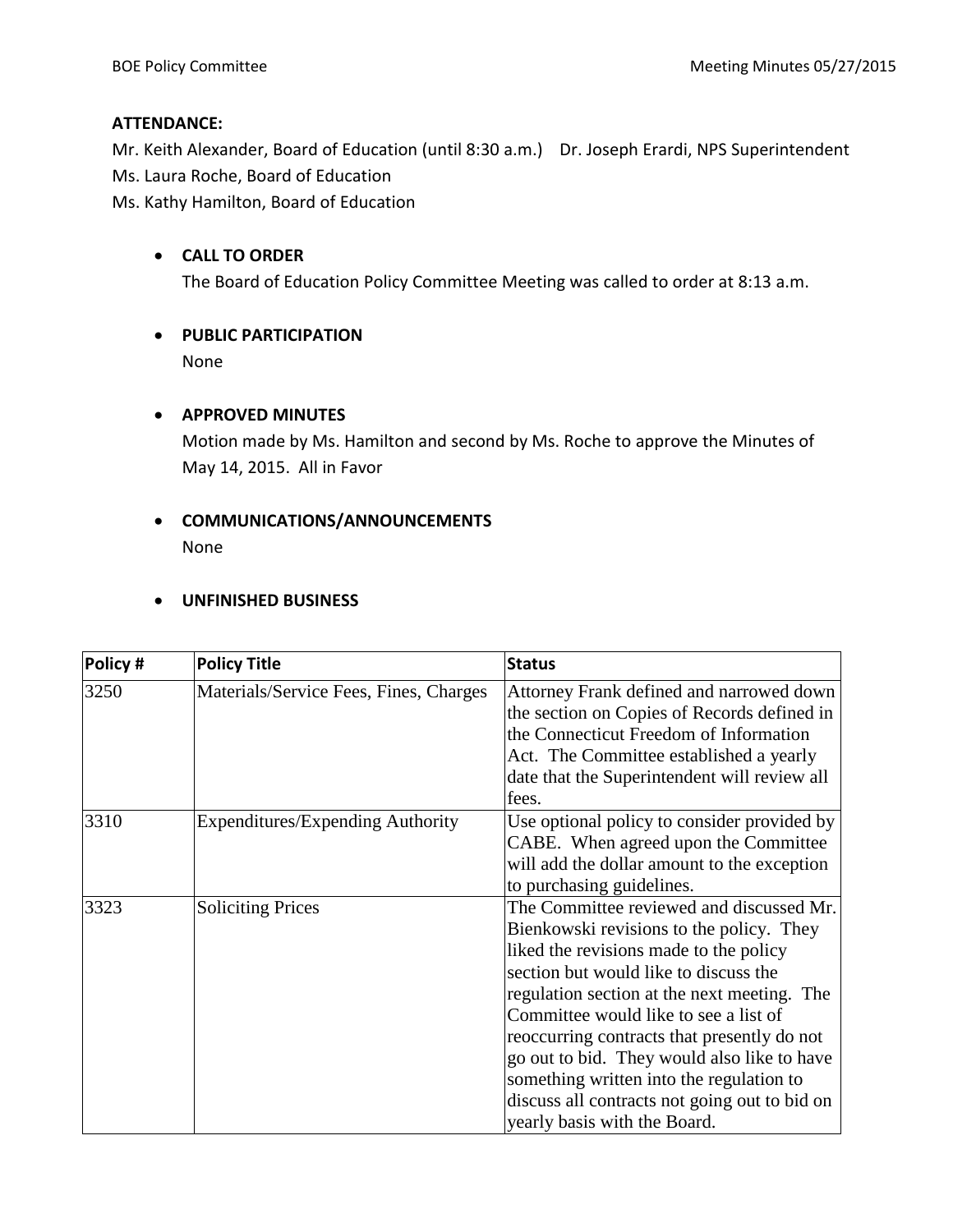| 3326.3 | Board of Education Credit Card     | Mr. Bienkowski will rewrite policy with our |  |
|--------|------------------------------------|---------------------------------------------|--|
|        |                                    | current practice. Will be addressed in the  |  |
|        |                                    | next Policy Committee Meeting.              |  |
| 3340   | <b>Funding of Special Programs</b> | Dr. Erardi and Mr. Bienkowski met with      |  |
|        |                                    | Ms. Haggard to discuss the policy and get   |  |
|        |                                    | her input. Dr. Erardi and Mr. Bienkowski    |  |
|        |                                    | will present revisions at the next meeting. |  |

## **NEW BUSINESS**

| Policy # | <b>Policy Title</b>                                                             | <b>Status</b>                                                                                                                                                                                                                                                                                                                                                                                                                                                                                                                                        |
|----------|---------------------------------------------------------------------------------|------------------------------------------------------------------------------------------------------------------------------------------------------------------------------------------------------------------------------------------------------------------------------------------------------------------------------------------------------------------------------------------------------------------------------------------------------------------------------------------------------------------------------------------------------|
| 5132     | <b>Students Dress and Grooming (Current</b><br>Student Dress Code Policy 7-500) | The student dress code policy was brought<br>to discussion early and out of order because<br>of feedback heard from several parents and<br>students. A copy of the CABE suggested<br>policy was distributed along with the<br>current Newtown policy. The consensus of<br>the Committee was there needs to be<br>consistency amongst the schools with<br>enforcing the policy and the wording of the<br>policy needs to be updated. Dr. Erardi<br>will survey the principals and students and<br>get back to the Committee with a<br>recommendation. |
| 3500     | Non-Instructional Operation                                                     | Do not include.                                                                                                                                                                                                                                                                                                                                                                                                                                                                                                                                      |
| 3510     | Operation and Maintenance of<br>Plant/Grounds                                   | Gino Faiella will review policy and make<br>recommendations if needed.                                                                                                                                                                                                                                                                                                                                                                                                                                                                               |
| 3511     | Compliance with 504 Regulation                                                  | Julie Haggard will review policy and make<br>recommendations if needed.                                                                                                                                                                                                                                                                                                                                                                                                                                                                              |
| 3512     | <b>Buildings</b>                                                                | CABE did not provide policy. Do not<br>include.                                                                                                                                                                                                                                                                                                                                                                                                                                                                                                      |
| 3513     | <b>Utilities</b>                                                                | CABE did not provide policy. Do not<br>include.                                                                                                                                                                                                                                                                                                                                                                                                                                                                                                      |
| 3513.1   | <b>Energy Conservation</b>                                                      | Gino Faiella will review policy and make<br>recommendations if needed.                                                                                                                                                                                                                                                                                                                                                                                                                                                                               |
| 3513.2   | <b>Recycling Program</b>                                                        | Meg will ask CABE to update list of items<br>that are part of the Mandatory Recycling<br>Act. Updated policy from CABE will be<br>sent to Gino Faiella to review and make<br>recommendations.                                                                                                                                                                                                                                                                                                                                                        |
| 3514     | Equipment (Home Use of)                                                         | Use existing policy presently numbered 4-<br>604.                                                                                                                                                                                                                                                                                                                                                                                                                                                                                                    |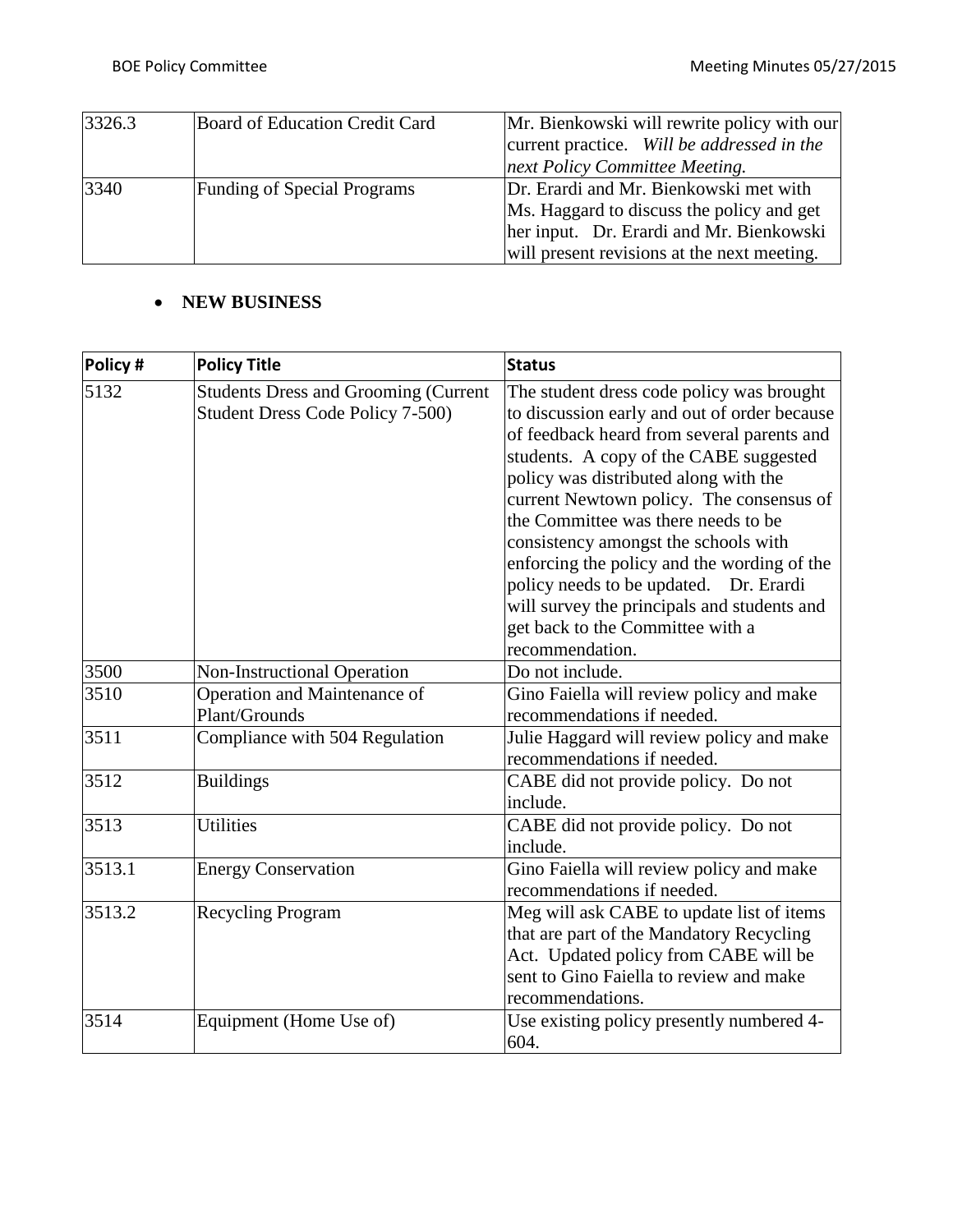| 3515    | <b>Facility Use</b>                                          | Use optional policy to consider from<br>CABE. Change wording to reflect a "staff<br>member" must be present when the school<br>building is being used. Cross reference<br>Policy 1300 (Public Activities Involving<br>Staff, Students or School Facilities). Dr.<br>Erardi will review regulation and Gino<br>Faiella will review the fees for facility<br>rental. |  |
|---------|--------------------------------------------------------------|--------------------------------------------------------------------------------------------------------------------------------------------------------------------------------------------------------------------------------------------------------------------------------------------------------------------------------------------------------------------|--|
| 3515.1  | Community Use of School Facilities -<br><b>Swimming Pool</b> | Meg will ask Matt Childs, Gregg Simon<br>and Lorrie Rodrigue to review policy and<br>advise.                                                                                                                                                                                                                                                                       |  |
| 3515.2  | Parking                                                      | Use optional policy from CABE. Cross<br>reference Policy 1411 (Community<br><b>Relations - Relations with Law</b><br><b>Enforcement Agencies</b> )                                                                                                                                                                                                                 |  |
| 3516    | Safe and Secure School Facilities,<br>Equipment & Grounds    | Mark Pompano will review policy and<br>make recommendations. Cross reference<br>Policies 6114, 6114.1, 6114.3 and 6114.7.                                                                                                                                                                                                                                          |  |
| 3516.1  | <b>Building Inspection</b>                                   | Do not use.                                                                                                                                                                                                                                                                                                                                                        |  |
| 3516.11 | Hazardous Materials Communication                            | Gino Faiella will review policy and make<br>recommendations if needed.                                                                                                                                                                                                                                                                                             |  |
| 3516.12 | <b>Asbestos Control</b>                                      | Gino Faiella will review policy and make<br>recommendations if needed.                                                                                                                                                                                                                                                                                             |  |
| 3516.3  | <b>Accident Prevention and Reporting</b>                     | Use sample policy provided by CABE.                                                                                                                                                                                                                                                                                                                                |  |
| 3516.31 | <b>First Aid Request</b>                                     | CABE did not provide policy. Do not<br>include.                                                                                                                                                                                                                                                                                                                    |  |
| 3516.33 | Do Not Resuscitate Order                                     | Meg will contact our medical advisor, Dr.<br>Machado, to review policy and advise.                                                                                                                                                                                                                                                                                 |  |
| 3516.4  | <b>Sex Offender Notification</b>                             | Meg will contact CABE Legal to see if<br>policy should be included. If CABE Legal<br>determines policy should be included, Meg<br>will forward policy to Mr. Pompano and<br>Chief Kehoe to review and advise.                                                                                                                                                      |  |
| 3516.5  | Sex Offender on School Property                              | Meg will contact CABE Legal to see if<br>policy should be included. If CABE Legal<br>determines policy should be included, Meg<br>will forward policy to Mr. Pompano and<br>Chief Kehoe to review and advise.                                                                                                                                                      |  |

## o FUTURE MEETING DATES

- June 10, 2015 Shared Meeting Room 1
- $\blacksquare$  June 24, 2015 Shared Meeting Room 1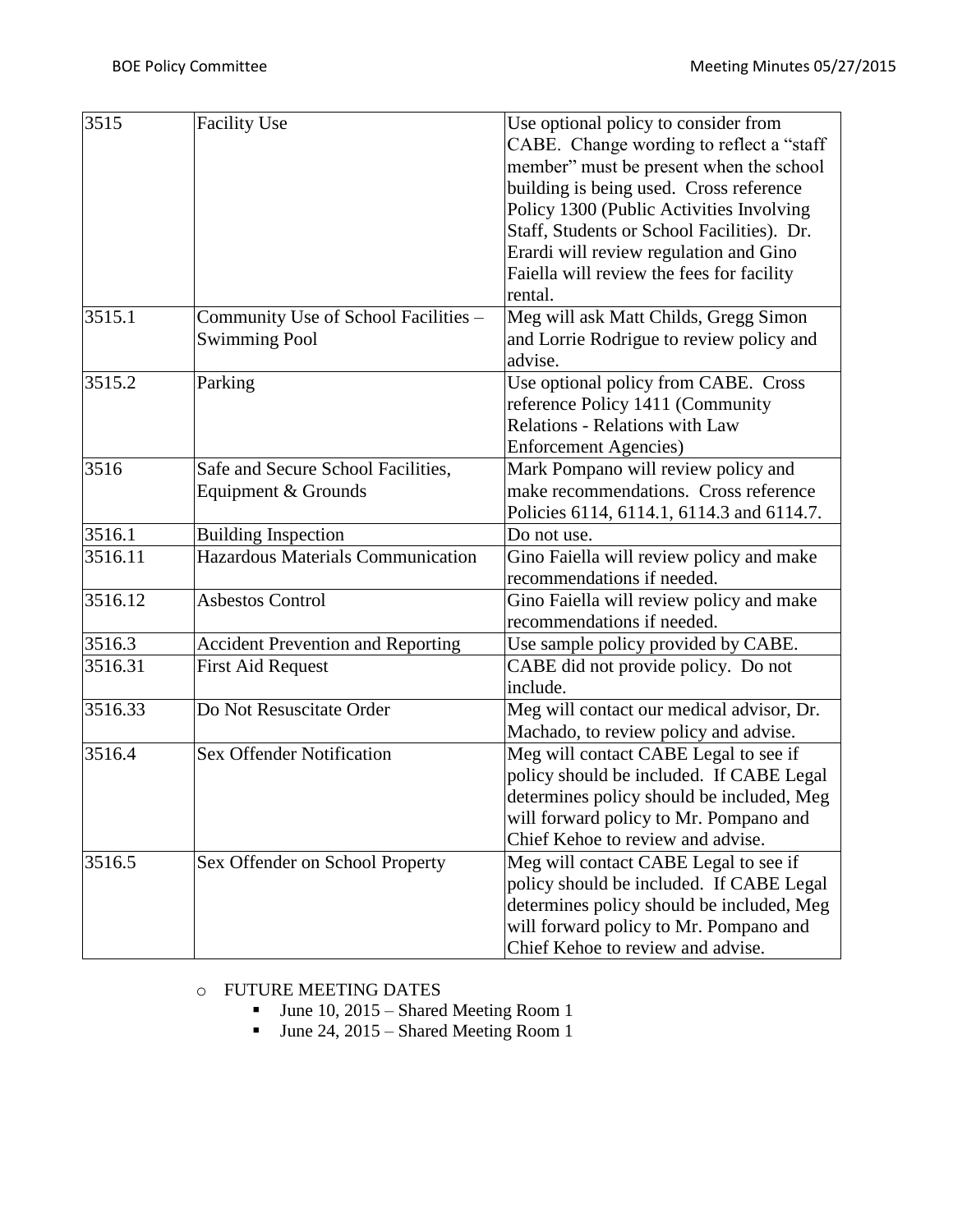## **ACTION ITEMS FOR NEXT MEETING**

| <b>Responsible</b> |                                                |                 |                 |
|--------------------|------------------------------------------------|-----------------|-----------------|
| <b>Party</b>       | <b>Action</b>                                  | <b>Comments</b> | <b>Due Date</b> |
| Committee          | Policy $3310$ – Purchasing                     |                 | 06/10/2015      |
|                    | Guidelines - When agreed upon                  |                 |                 |
|                    | the Committee will add the dollar              |                 |                 |
|                    | amount to the exception to                     |                 |                 |
|                    | purchasing.                                    |                 |                 |
|                    | Mr. Bienkowski Policy 3323 – Soliciting Prices |                 | 06/10/2015      |
|                    | (Bids and Quotations) - The                    |                 |                 |
|                    | Committee would like to discuss                |                 |                 |
|                    | the regulation section at their next           |                 |                 |
|                    | meeting. They would like to see a              |                 |                 |
|                    | list of reoccurring contracts that             |                 |                 |
|                    | presently do not go out to bid.                |                 |                 |
|                    | The Committee would also like to               |                 |                 |
|                    | have something written into the                |                 |                 |
|                    | regulation to discuss all contracts            |                 |                 |
|                    | not going out to bid on yearly                 |                 |                 |
|                    | basis with the Board.                          |                 |                 |
|                    | Mr. Bienkowski Policy 3326.3 - Board of        |                 | 06/10/2015      |
|                    | <b>Education Credit Card - Mr.</b>             |                 |                 |
|                    | Bienkowski will rewrite policy                 |                 |                 |
|                    | with our current practice.                     |                 |                 |
| Dr. Erardi/        | Policy 3340 - Funding of Special               |                 | 06/10/2015      |
|                    | Mr. Bienkowski Programs - Dr. Erardi and Mr.   |                 |                 |
|                    | Bienkowski will present revisions              |                 |                 |
|                    | at the next meeting.                           |                 |                 |
| Mr. Faiella        | Policy 3510 – Operation and                    |                 | 06/10/2015      |
|                    | Maintenance of Plant/Grounds -                 |                 |                 |
|                    | Mr. Faiella will review policy and             |                 |                 |
|                    | advise at next meeting.                        |                 |                 |
| Ms. Haggard        | Policy 3511 – Compliance with                  |                 | 06/10/2015      |
|                    | 504 Regulation – Ms. Haggard                   |                 |                 |
|                    | will review policy and advise at               |                 |                 |
|                    | next meeting.                                  |                 |                 |
| Mr. Faiella        | Policy $3513.1 -$ Energy                       |                 | 06/10/2015      |
|                    | Conservation - Mr. Faiella will                |                 |                 |
|                    | review policy and advise at next               |                 |                 |
|                    | meeting.                                       |                 |                 |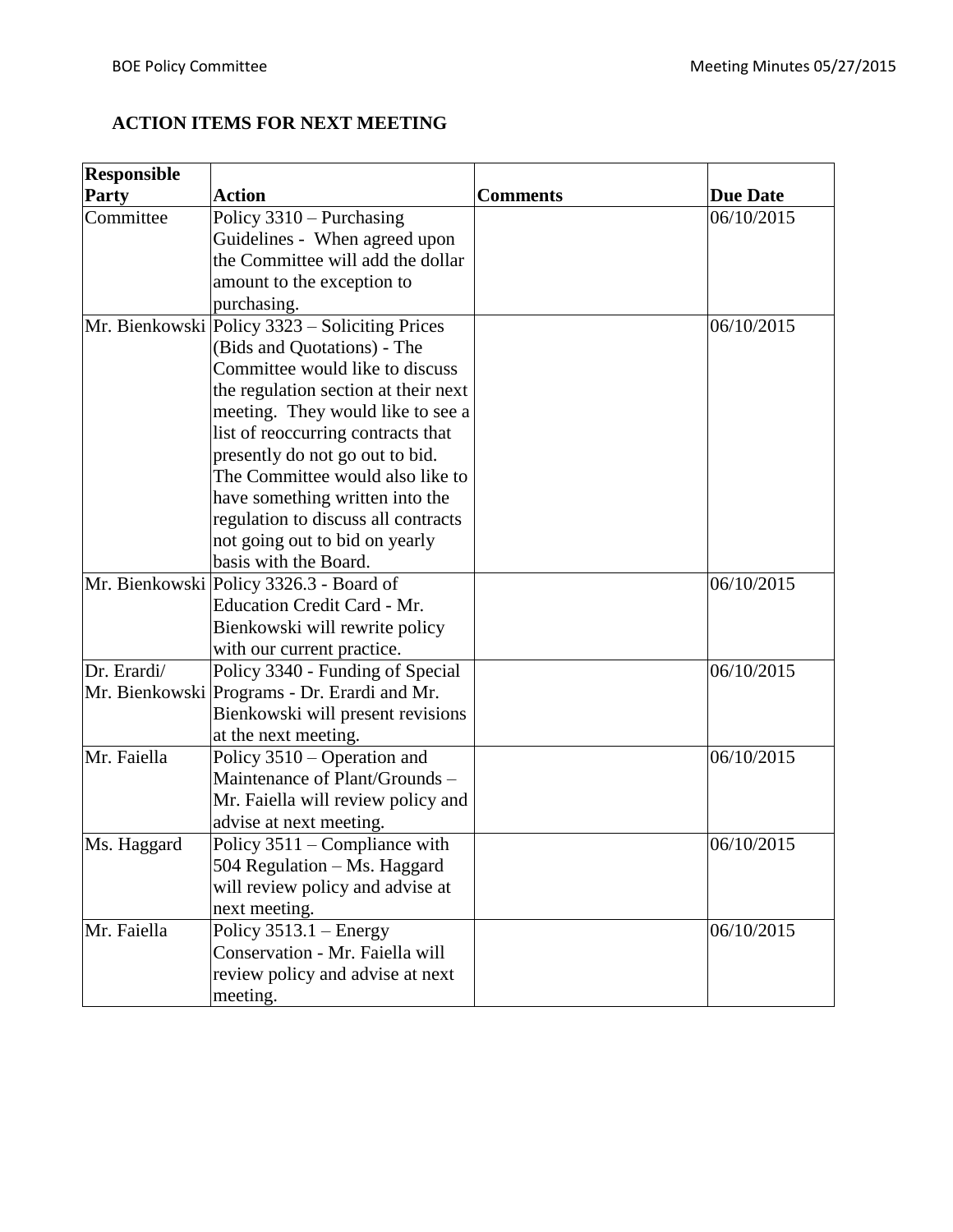| Meg/        | Policy $3513.2$ – Recycling           | 06/10/2015 |
|-------------|---------------------------------------|------------|
| Mr. Faiella | Program – Meg will get updated        |            |
|             | list of items that are part of the    |            |
|             | Mandatory Recycling Act. Mr.          |            |
|             | Faiella will review policy and        |            |
|             | advise at next meeting.               |            |
| Dr. Erardi  | Policy 3515 – Facility Use – Dr.      | 06/10/2015 |
| Mr. Faiella | Erardi will review regulation. Mr.    |            |
|             | Faiella will review fees for facility |            |
|             | rental.                               |            |
| Meg         | Policy 3515.1 - Community Use         | 06/10/2015 |
|             | of School Facilities – Swimming       |            |
|             | Pool – Meg will ask Dr. Rodrigue,     |            |
|             | Mr. Simon and Mr. Childs to           |            |
|             | review policy and advise at next      |            |
|             | meeting.                              |            |
| Mr. Pompano | Policy 3516– Safe and Secure          | 06/10/2015 |
|             | School Facilities, Equipment and      |            |
|             | Grounds - Mr. Pompano will            |            |
|             | review policy and advise at next      |            |
|             | meeting                               |            |
| Mr. Faiella | Policy 3516.11 - Hazardous            | 06/10/2015 |
|             | Materials Communication - Mr.         |            |
|             | Faiella will review policy and        |            |
|             | advise at next meeting                |            |
| Mr. Faiella | Policy $3516.12 -$ Asbestos           | 06/10/2015 |
|             | Control – Mr. Faiella will review     |            |
|             | policy and advise at next meeting.    |            |
| Meg         | Policy 3516.33 – Do Not               | 06/10/2015 |
|             | Resuscitate Order - Meg will ask      |            |
|             | Dr. Machado to review policy and      |            |
|             | advise.                               |            |
| Meg         | Policy $3516.4 -$ Sex Offender        | 06/10/2015 |
|             | Notification - Meg will contact       |            |
|             | CABE Legal to see if policy           |            |
|             | should be included. If CABE           |            |
|             | Legal determines policy should be     |            |
|             | included, Meg will forward policy     |            |
|             | to Mr. Pompano and Chief Kehoe        |            |
|             | to review and advise.                 |            |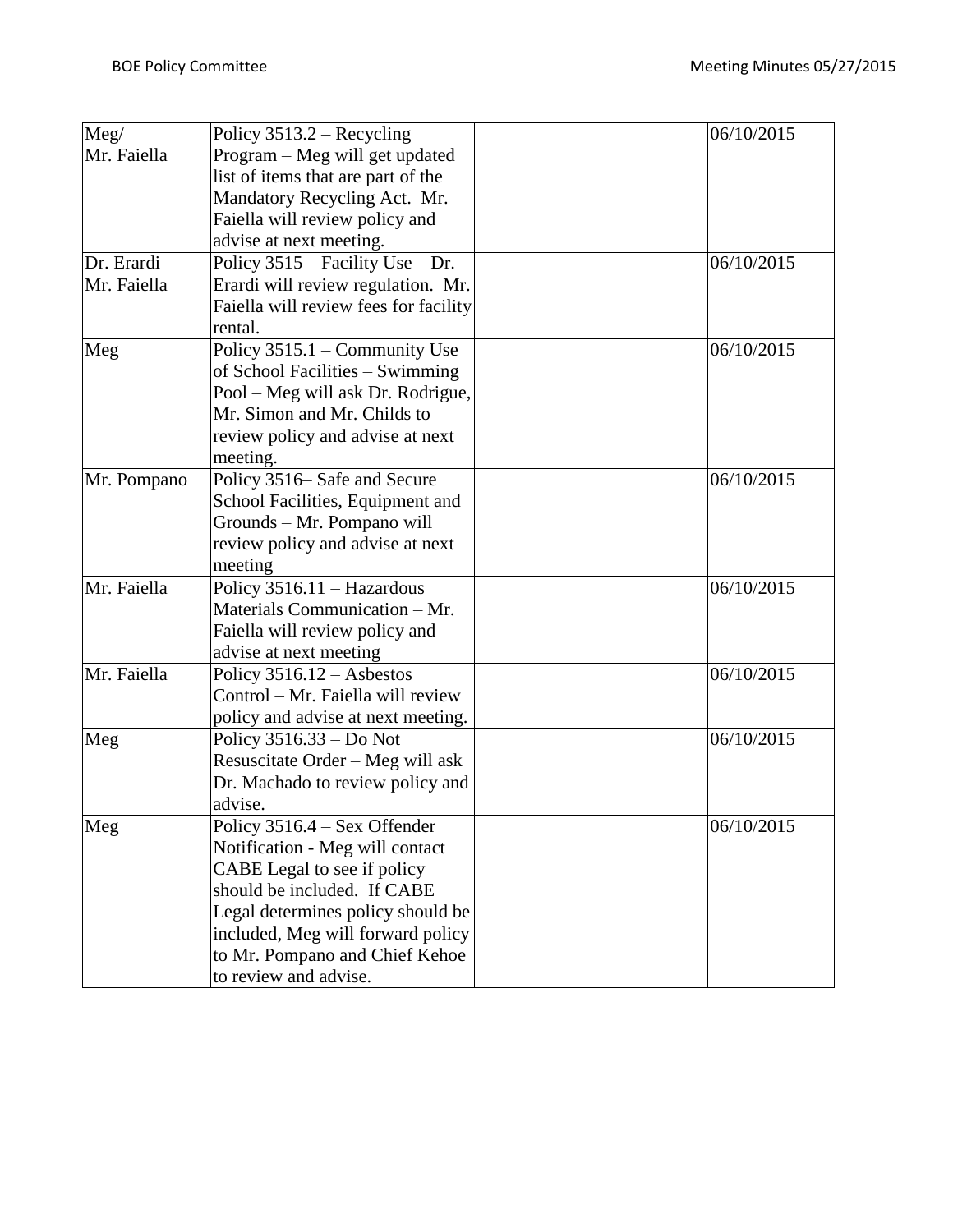| Meg        | Policy $3516.5 -$ Sex Offender on   | 06/10/2015 |
|------------|-------------------------------------|------------|
|            | School Property – Meg will          |            |
|            | contact CABE Legal to see if        |            |
|            | policy should be included. If       |            |
|            | CABE Legal determines policy        |            |
|            | should be included, Meg will        |            |
|            | forward policy to Mr. Pompano       |            |
|            | and Chief Kehoe to review and       |            |
|            | advise.                             |            |
| Dr. Erardi | Policy 5132 - Student Dress and     | 06/10/2015 |
|            | Grooming – Dr. Erardi will survey   |            |
|            | the principals and students and get |            |
|            | back to the Committee with a        |            |
|            | recommendation.                     |            |

## **NEXT SET OF POLICIES TO REVIEW AND REVISE**

Series 3000 (Business/Non-Instructional Operations):

| Policy # | <b>Policy Title</b>                          | <b>Point Person</b> |
|----------|----------------------------------------------|---------------------|
| 3400     | <b>Accounts</b>                              | Mr. Freedman        |
| 3410     | <b>System of Accounts</b>                    | Mr. Freedman        |
| 3420     | <b>Classification of Expenditures</b>        | Mr. Freedman        |
| 3430     | <b>Periodic Financial Reports</b>            | Mr. Freedman        |
| 3431     | Treasurer's Report                           | Mr. Freedman        |
| 3432     | <b>Budget and Expense Reports</b>            | Mr. Freedman        |
| 3433     | <b>Annual Financial Reports</b>              | Mr. Freedman        |
| 3434     | Periodic Audit                               | Mr. Freedman        |
| 3435     | Fraud Prevention and Investigation           | Mr. Freedman        |
| 3440     | Inventories                                  | Mr. Freedman        |
| 3450     | Monies in School Buildings                   | Mr. Freedman        |
| 3451     | Petty Cash Fund                              | Mr. Freedman        |
| 3452     | <b>Revolving Funds</b>                       | Mr. Freedman        |
| 3453     | <b>School Activity Funds</b>                 | Mr. Freedman        |
| 3453.1   | <b>Unexpended Class Fund</b>                 | Mr. Freedman        |
| 3454     | Gate Receipts and Admission                  | Mr. Freedman        |
| 3455     | <b>High School Concession Stand</b>          | Mr. Freedman        |
| 3517     | Security of Building and Grounds             | Dr. Erardi          |
| 3517.1   | Site & Building Access                       | Dr. Erardi          |
| 3517.2   | Vandalism                                    | Dr. Erardi          |
| 3518     | Records and Reports                          | Dr. Erardi          |
| 3520     | <b>Data Processing Services</b>              | Dr. Erardi          |
| 3520.1   | Information Security Breach and Notification | Dr. Erardi          |
| 3520.11  | <b>Electronic Information Security</b>       | Dr. Erardi          |
| 3520.12  | Data-Based Information Management Systems    | Dr. Erardi          |